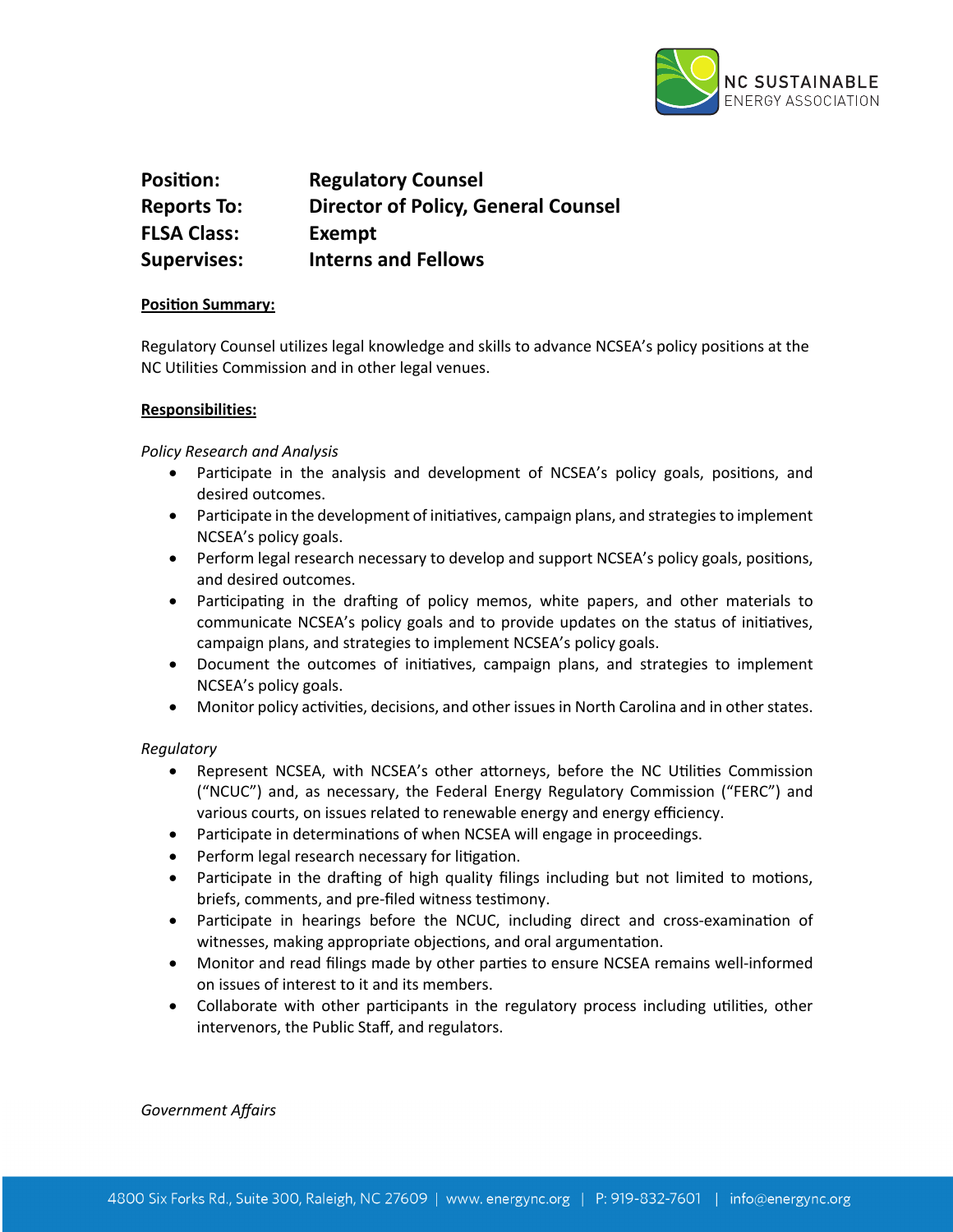

- Perform legal research necessary for the development of legislation to implement NCSEA's policy goals.
- Assist in providing policy and legal support to NCSEA's government affairs team.
- Assist with the drafting of legislation to implement NCSEA's policy goals.

# *Member, Partner, and Industry Relationships*

- Participate in the development of materials to communicate NCSEA's policy goals, positions, and initiatives to NCSEA's members and partners, including both technical and lay audiences.
- As necessary, present NCSEA's policy goals, positions, and initiatives to various audiences.
- Participate in working group meetings related to discrete industries or policy issues.

# **General Administration**

- Supervise legal and policy interns as necessary.
- Assist with the drafting of grant proposals, grant reporting, and other fundraising activities.
- Participate in other activities as required by the General Counsel and the Executive Director.

# **Knowledge, Skills, and Abilities:**

- Demonstrated policy analysis and legal research skills.
- Persuasive written and oral advocacy skills, especially communicating technical and analytical information in a clear and persuasive manner.
- Strong legal writing skills and attention to detail.
- Strong communication, organizational, networking, and public speaking skills, including a demonstrated ability to clearly and succinctly communicate complex legal and technical information to lay audiences.
- Basic knowledge of the technical aspects of the electric grid and an aptitude for expanding technical knowledge.
- Familiarity with energy policy, particularly state and federal utility regulation.
- Working knowledge of utility, renewable energy, and energy efficiency industries and business models.
- Basic knowledge of Chapter 62 of the North Carolina General Statutes.
- Intermediate to advanced proficiency in Microsoft Office (Word, Excel, Outlook, PowerPoint).

# **Qualifications**

- Juris Doctor degree from an accredited college or university.
- Active license to practice law in the state of North Carolina, or eligibility to become licensed within 6 months.
- A minimum of two years of professional experience, preferably in the area of energy or utilities law.